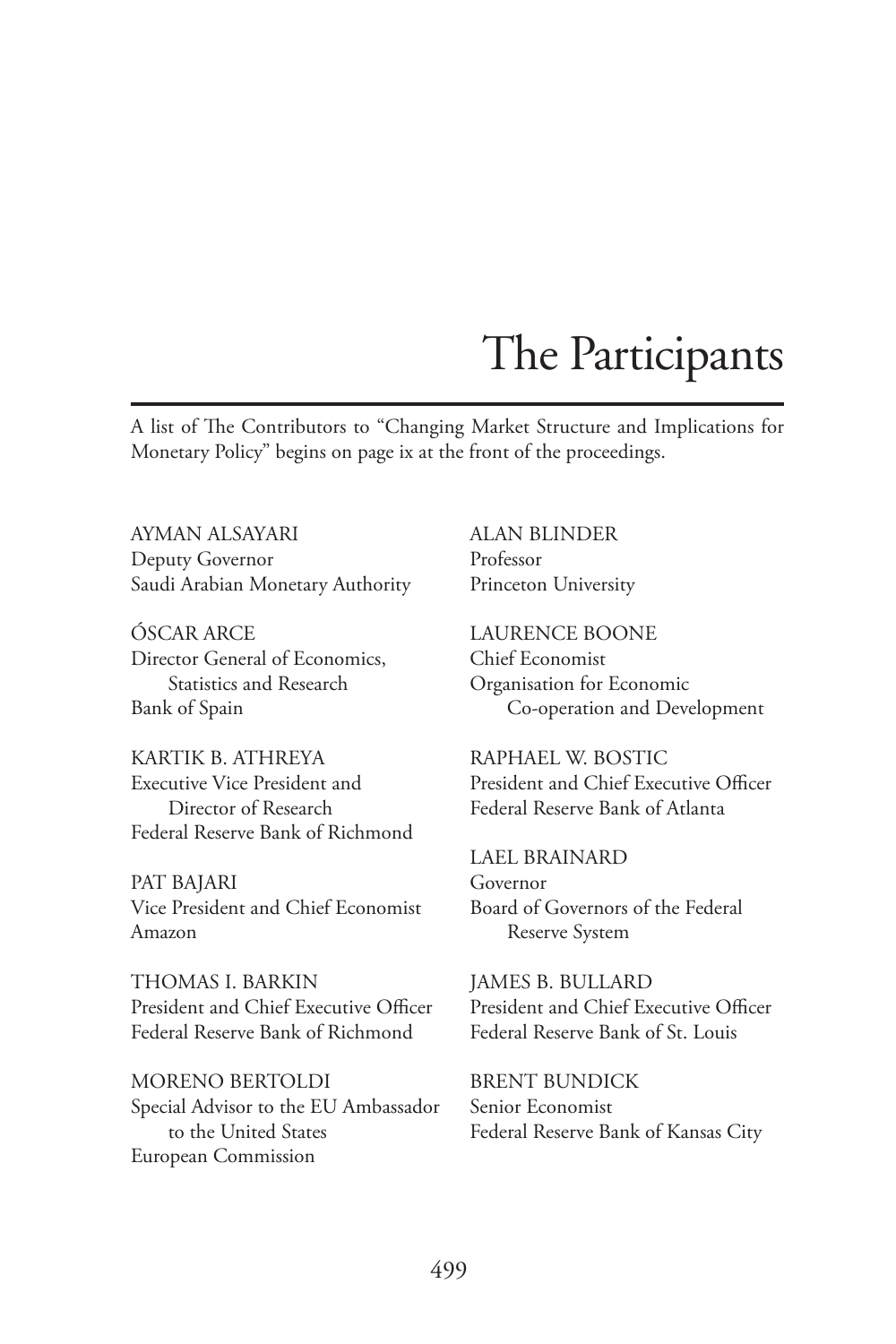LUIS CAPUTO Governor Central Bank of Argentina

NORMAN CHAN Chief Executive Hong Kong Monetary Authority

SUSAN M. COLLINS Professor University of Michigan

CARLOS COSTA Governor Bank of Portugal

MARY C. DALY Executive Vice President and Director of Research Federal Reserve Bank of San Francisco

STEVEN DAVIS Professor University of Chicago

JOSÉ DE GREGORIO Professor University of Chile

MARK DEEN Media Adviser Bank of France

SAMEEKSHA DESAI Director of Knowledge Creation and Research Ewing Marion Kauffman Foundation

ALEJANDRO DÍAZ DE LEÓN Governor Bank of Mexico

MICHAEL DOTSEY Executive Vice President and Director of Research Federal Reserve Bank of Philadelphia

WILLIAM C. DUDLEY Former President and Chief Executive Officer Federal Reserve Bank of New York

JUAN JOSÉ ECHAVARRÍA Governor Central Bank of Colombia

ANDREA EISFELDT Professor University of California-Los Angeles

CAROLYN EVANS Head Economist and Senior Data Scientist Intel Corporation

CHARLES L. EVANS President and Chief Executive Officer Federal Reserve Bank of Chicago

MARTIN FELDSTEIN Professor of Economics Harvard University

ROGER W. FERGUSON President and Chief Executive Officer TIAA

STANLEY FISCHER Former Vice Chair Board of Governors of the Federal Reserve System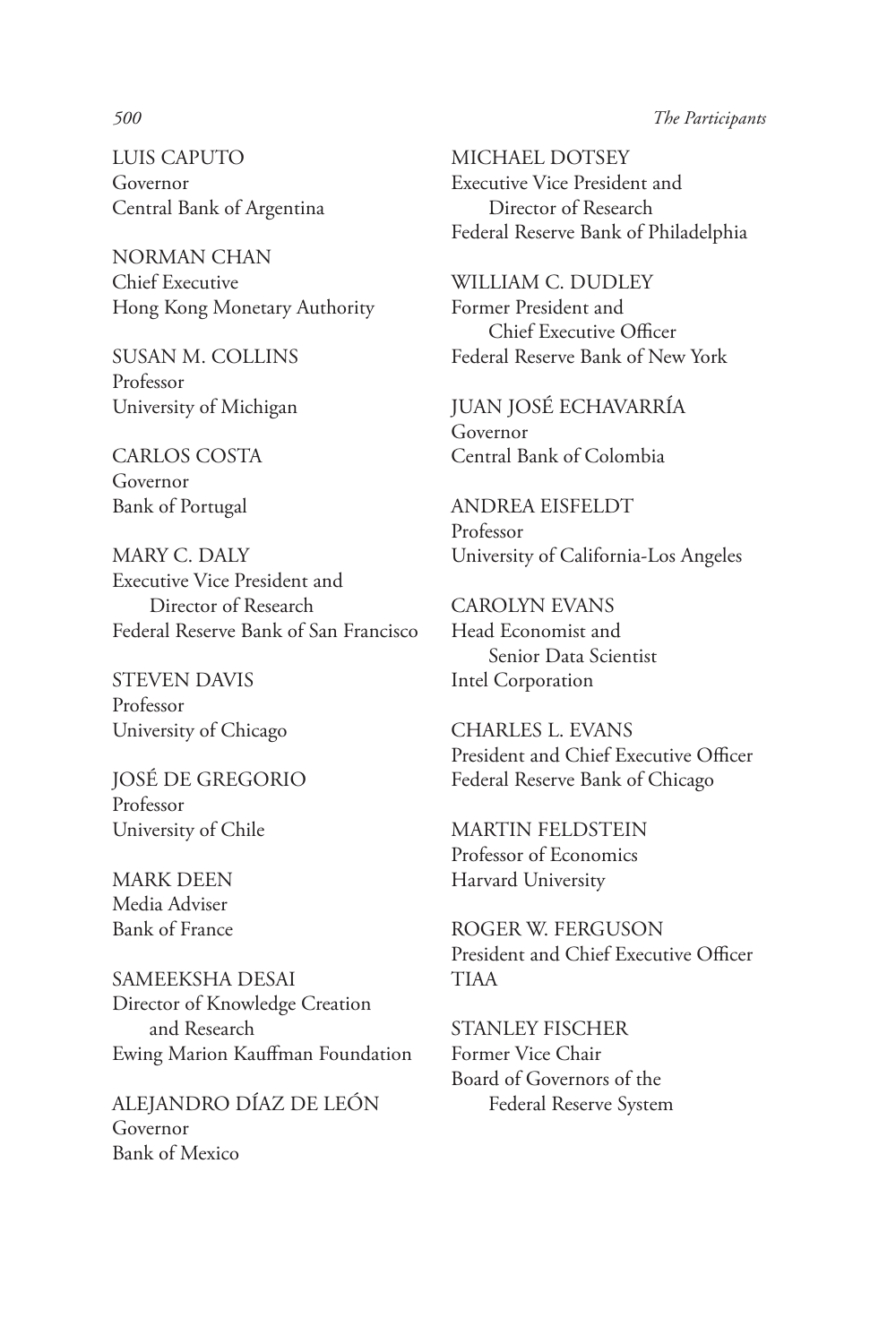KARNIT FLUG Governor Bank of Israel

JACOB A. FRENKEL Chairman of the Board of Trustees Group of 30

JASON FURMAN Professor Harvard University

ESTHER L. GEORGE President and Chief Executive Officer Federal Reserve Bank of Kansas City

MARC P. GIANNONI Senior Vice President and Director of Research Federal Reserve Bank of Dallas

ILAN GOLDFAJN Governor Bank of Brazil

MARVIN GOODFRIEND Professor Carnegie Mellon University

GITA GOPINATH Professor Harvard University

SYLVIE GOULARD Deputy Governor Bank of France

CHRISTINE GRAEFF Director, General Communications European Central Bank

FRANCOIS GROEPE Deputy Governor South African Reserve Bank MÁR GUDMUNDSSON Governor Central Bank of Iceland

CRAIG S. HAKKIO Senior Vice President and Special Advisor on Economic Policy Federal Reserve Bank of Kansas City

KEITH HALL **Director** Congressional Budget Office

JOHN HALTIWANGER Professor University of Maryland

NIELS LYNGGÅRD HANSEN Head of Economics and Monetary Policy National Bank of Denmark

PATRICK T. HARKER President and Chief Executive Officer Federal Reserve Bank of Philadelphia

JEREMY HARRISON Managing Director of Communications Bank of Canada

PETER BLAIR HENRY Dean Emeritus New York University

BEVERLY J. HIRTLE Executive Vice President and Director of Research Federal Reserve Bank of New York

THOMAS M. HOENIG Former President and Chief Executive Officer Federal Reserve Bank of Kansas City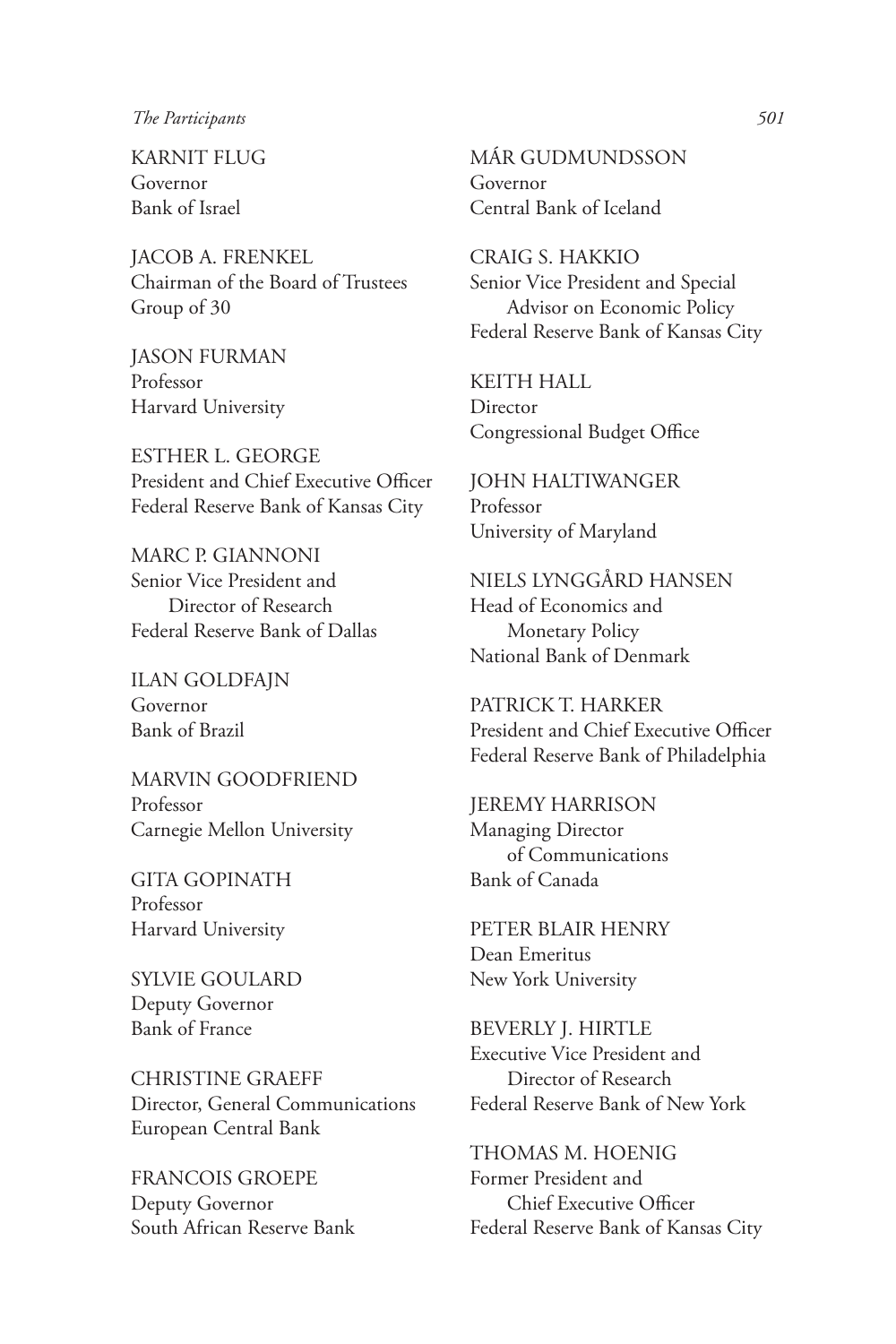R. GLENN HUBBARD Dean Columbia Business School

JINHO HUH Deputy Governor The Bank of Korea

STEFAN INGVES Governor Swedish National Bank

RON JARMIN Acting Director U.S. Census Bureau

STEVEN B. KAMIN Director, International Finance Division Board of Governors of the Federal Reserve System

KAZUSHIGE KAMIYAMA General Manager for the Americas Bank of Japan

ROBERT D. KAPLAN President and Chief Executive Officer Federal Reserve Bank of Dallas

NEEL KASHKARI President and Chief Executive Officer Federal Reserve Bank of Minneapolis

CHRISTOPHER KENT Assistant Governor, Financial Markets Reserve Bank of Australia

PETE KLENOW Professor Stanford University

DONALD KOHN Senior Fellow Brookings Institution

PHILIP R. LANE Governor Central Bank of Ireland

THOMAS LAUBACH Director, Monetary Affairs Board of Governors of the Federal Reserve System

HONGJIG LEE Senior Representative and Economist U.S. Office of the Bank of Korea

ANDREAS LEHNERT Director, Division of Financial Stability Board of Governors of the Federal Reserve System

JING LIU Deputy Representative U.S. Office of The People's Bank of China

SUSAN LUND Partner McKinsey Global Institute

MARIO MARCEL Governor Central Bank of Chile

KARL MASSEY Investment Director Local Pensions Partnership, U.K.

LORETTA J. MESTER President and Chief Executive Officer Federal Reserve Bank of Cleveland

PETER MOOSLECHNER Member of the Governing Board Central Bank of Austria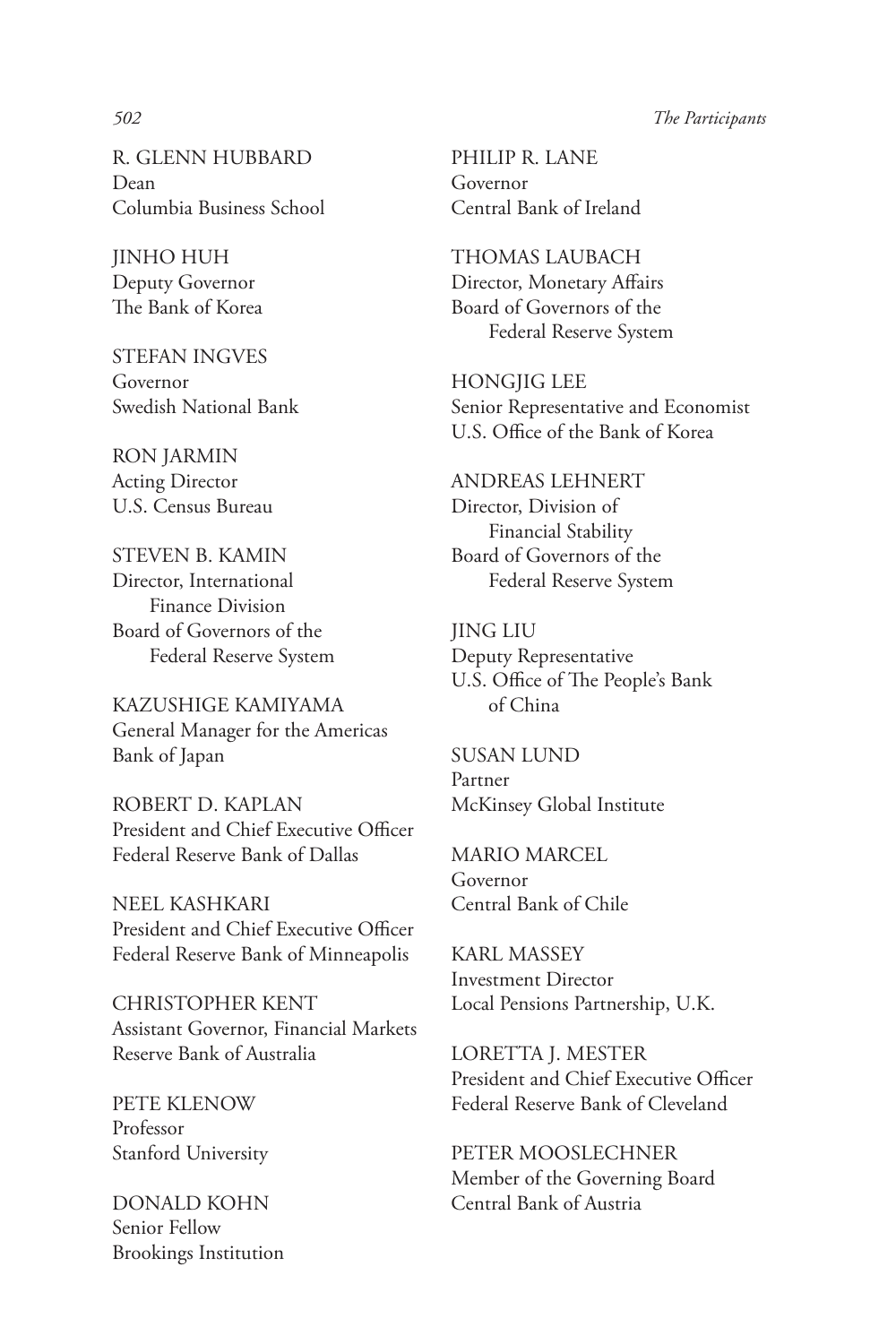MADIS MÜLLER Deputy Governor Bank of Estonia

ØYSTEIN OLSEN Governor Bank of Norway

ADRIAN ORR Governor Reserve Bank of New Zealand

DANIEL PALOTAI Chief Economist and Executive Director for Economic Sciences and Priority Matters Central Bank of Hungary

ADAM S. POSEN President Peterson Institute for International Economics

SIMON POTTER Executive Vice President and Head of the Markets Group Federal Reserve Bank of New York

RANDAL QUARLES Vice Chairman for Supervision Board of Governors of the Federal Reserve System

DIANE M. RALEY Senior Vice President and Chief of Staff Federal Reserve Bank of Kansas City

OLLI REHN Governor Bank of Finland

ERIC S. ROSENGREN President and Chief Executive Officer Federal Reserve Bank of Boston

CARL SHAPIRO Professor University of California-Berkeley

HYUN SONG SHIN Economic Adviser and Head of Research Bank for International Settlements

LUIGI FEDERICO SIGNORINI Deputy Governor Bank of Italy

DAVID W. SKIDMORE Assistant to the Board Board of Governors of the Federal Reserve System

WILLIAM E. SPRIGGS Chief Economist AFL-CIO

DANIEL G. SULLIVAN Executive Vice President and Director of Research Federal Reserve Bank of Chicago

ELLIS W. TALLMAN Executive Vice President and Director of Research Federal Reserve Bank of Cleveland

JOHN B. TAYLOR Professor Stanford University

VLADIMÍR TOMŠÍK Vice Governor Czech National Bank

JOSÉ DARÍO URIBE Executive President Latin American Reserve Fund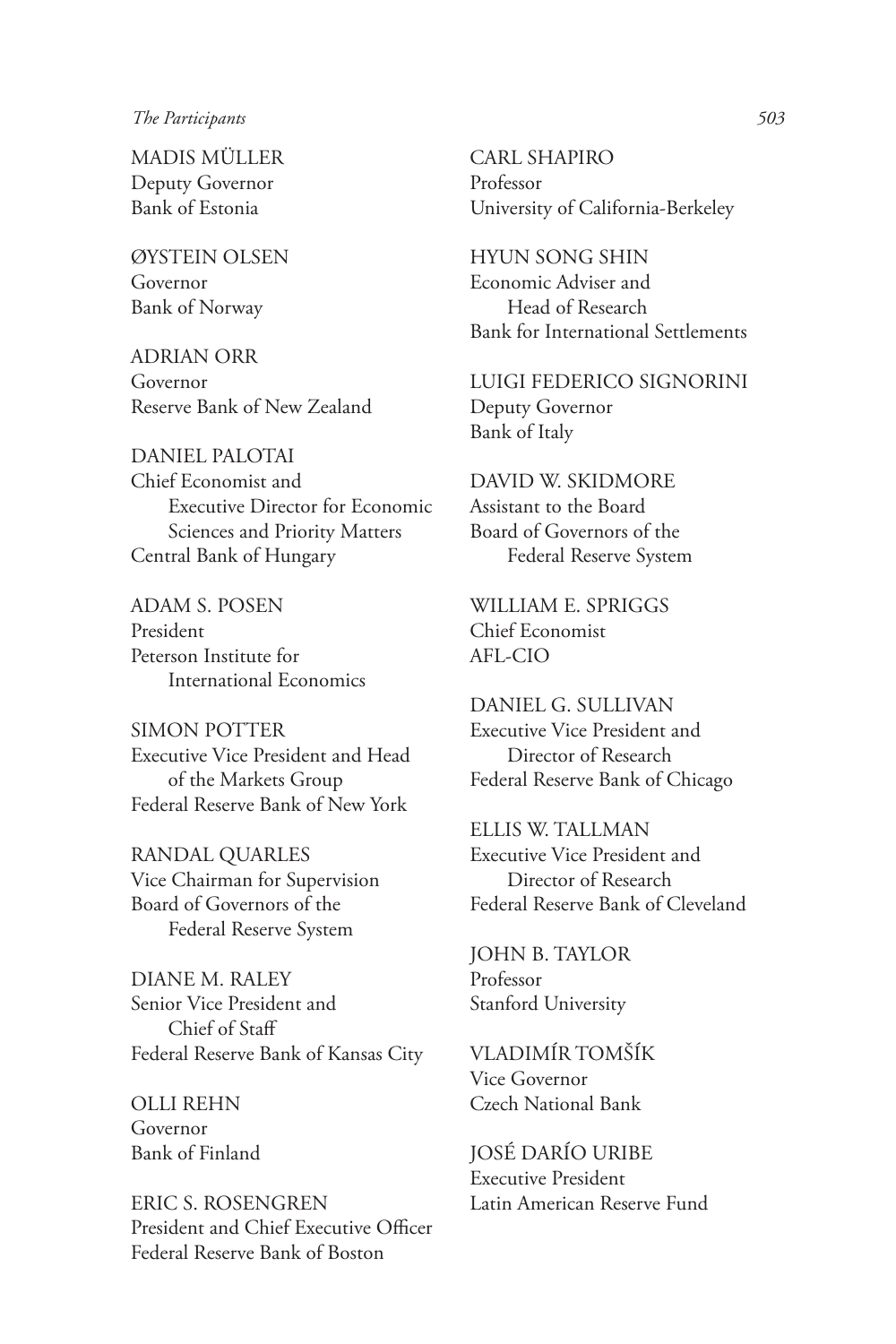JULIO VELARDE Governor Central Reserve Bank of Peru

MASAZUMI WAKATABE Deputy Governor Bank of Japan

CHRISTOPHER J. WALLER Executive Vice President and Director of Research Federal Reserve Bank of St. Louis

ROSE M. WASHINGTON Executive Director Tulsa Economic Development Corporation Board Chair Federal Reserve Bank of Kansas City

DAVID W. WILCOX Director, Division of Research and Statistics Board of Governors of the Federal Reserve System

JOHN C. WILLIAMS President and Chief Executive Officer Federal Reserve Bank of New York

JONATHAN L. WILLIS Vice President and Senior Research and Policy Advisor Federal Reserve Bank of Kansas City

LUKE WOODWARD Senior Vice President and Head of the Research Division Federal Reserve Bank of Kansas City

MARK WRIGHT Senior Vice President and Director of Research Federal Reserve Bank of Minneapolis

KENTARO YOSHIMURA Secretary to the Deputy Governor Bank of Japan

FRITZ ZURBRÜGG Vice Chairman of the Governing Board Swiss National Bank

## **Media**

CHRISTOPHER CONDON Reporter Bloomberg News

SAM FLEMING U.S. Economics Editor *Financial Times*

KATHLEEN HAYS Anchor, Global Economics and Policy Editor Bloomberg Television and Radio

NEIL IRWIN Senior Economics Correspondent *The New York Times*

SOUMAYA KEYNES U.S. Economics Editor *The Economist*

EDWARD LAWRENCE Correspondent Fox Business Network

STEVE LIESMAN Senior Economics Reporter CNBC

HEATHER LONG Economics Correspondent *The Washington Post*